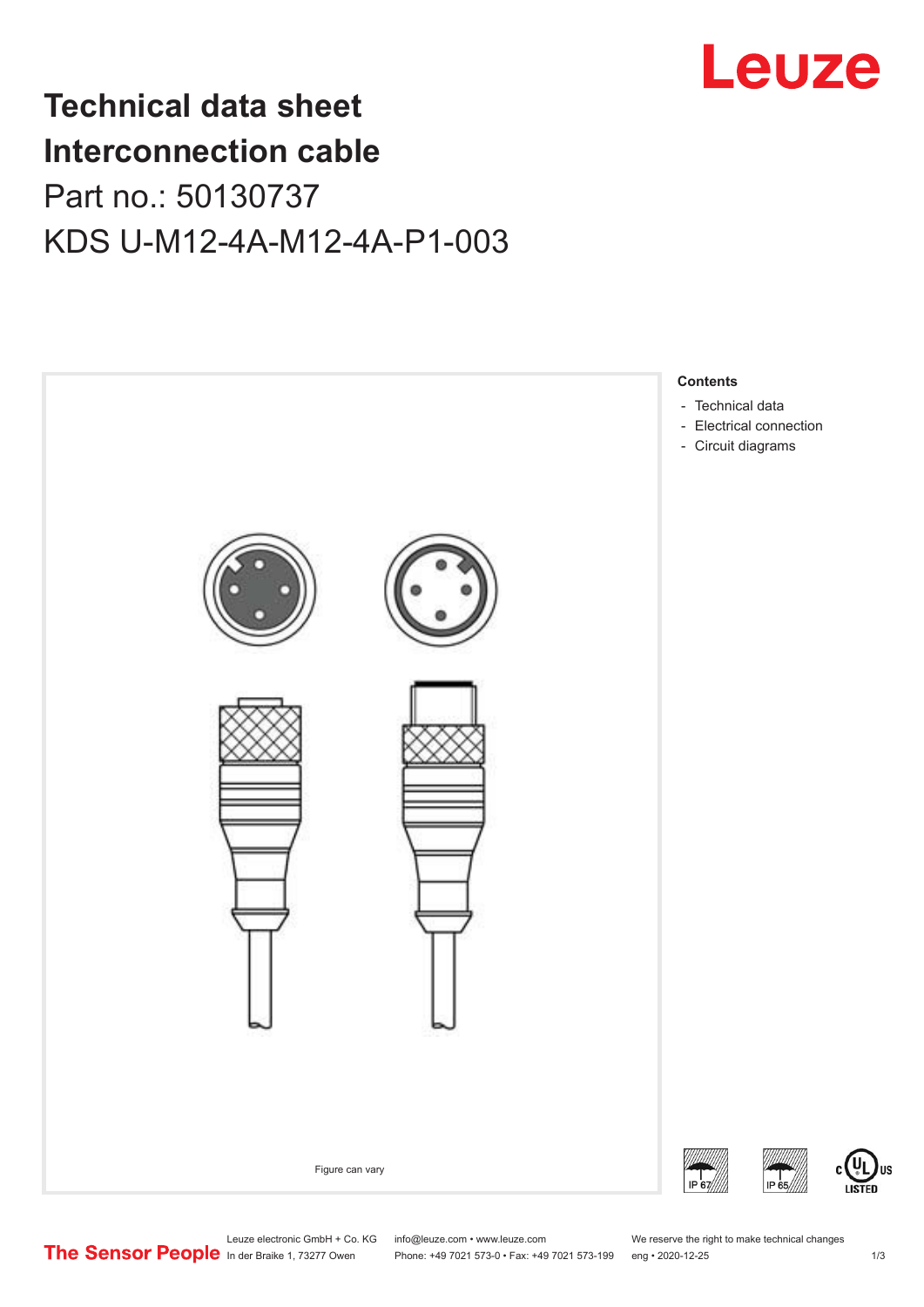### <span id="page-1-0"></span>**Technical data**

#### **Connection**

| <b>Connection 1</b>               |                                                                                                                                                                                                                                |
|-----------------------------------|--------------------------------------------------------------------------------------------------------------------------------------------------------------------------------------------------------------------------------|
| <b>Type of connection</b>         | Connector                                                                                                                                                                                                                      |
| <b>Thread size</b>                | M12                                                                                                                                                                                                                            |
| <b>Type</b>                       | Female                                                                                                                                                                                                                         |
| No. of pins                       | 4-pin                                                                                                                                                                                                                          |
| <b>Encoding</b>                   | A-coded                                                                                                                                                                                                                        |
| Version                           | Axial                                                                                                                                                                                                                          |
|                                   |                                                                                                                                                                                                                                |
| <b>Connection 2</b>               |                                                                                                                                                                                                                                |
| <b>Type of connection</b>         | Connector                                                                                                                                                                                                                      |
| <b>Thread size</b>                | M <sub>12</sub>                                                                                                                                                                                                                |
| <b>Type</b>                       | Male                                                                                                                                                                                                                           |
| No. of pins                       | 4-pin                                                                                                                                                                                                                          |
| Encoding                          | A-coded                                                                                                                                                                                                                        |
| Version                           | Axial                                                                                                                                                                                                                          |
|                                   |                                                                                                                                                                                                                                |
| Cable properties                  |                                                                                                                                                                                                                                |
| <b>Number of conductors</b>       | 4 Piece(s)                                                                                                                                                                                                                     |
| Wire cross section                | $0.34 \, \text{mm}^2$                                                                                                                                                                                                          |
| <b>AWG</b>                        | 22                                                                                                                                                                                                                             |
| Sheathing color                   | <b>Black</b>                                                                                                                                                                                                                   |
| <b>Shielded</b>                   | <b>No</b>                                                                                                                                                                                                                      |
| Silicone-free                     | Yes                                                                                                                                                                                                                            |
| Cable design                      | Interconnection cable                                                                                                                                                                                                          |
| Cable diameter (external)         | 4.7 mm                                                                                                                                                                                                                         |
| Cable length                      | 300 mm                                                                                                                                                                                                                         |
| <b>Sheathing material</b>         | <b>PUR</b>                                                                                                                                                                                                                     |
| Wire insulation                   | PP                                                                                                                                                                                                                             |
| <b>Traverse rate</b>              | Max. 3.3 m/s with horiz. traverse path of<br>5m and and max, acceleration of 5m/s <sup>2</sup>                                                                                                                                 |
| Suitability for drag chains       | Yes                                                                                                                                                                                                                            |
| Properties of the outer sheathing | Free of CFC, cadmium, silicone, halogen<br>and lead, matt, low-adhesion, abrasion-<br>resistant, easily machine-processable                                                                                                    |
| Resistance of the outer sheathing | Hydrolysis and microbe resistant, good<br>oil, gasoline and chemical resistance in<br>accordance with VDE 0472 part 803 test<br>B, flame retardant in accordance with UL<br>1581 VW1 / CSA FT1 / IEC 60332-1,<br>IEC 60332-2-2 |
| <b>Torsion suitability</b>        | ±180° / m (max. 2 mio. cycles with 35<br>cycles / min)                                                                                                                                                                         |

#### **Mechanical data**

| <b>Width across flats</b>                                       | $13 \text{ mm}$          |
|-----------------------------------------------------------------|--------------------------|
| Net weight                                                      | 32 <sub>a</sub>          |
| <b>Bending cycles</b>                                           | 5,000,000 Piece(s)       |
| Bending radius, flexible laying, min.                           | Min. 10 x cable diameter |
| Bending radius, stationary laying, min. Min. 5 x cable diameter |                          |

**Leuze** 

#### **Environmental data**

| Ambient temperature, operation,<br>flexible use   | $-2580 °C$ |
|---------------------------------------------------|------------|
| Ambient temperature, operation,<br>stationary use | $-4080 °C$ |
|                                                   |            |

### **Certifications**

| Degree of protection  | IP 65   |
|-----------------------|---------|
|                       | IP 67   |
| <b>Certifications</b> | c UL US |

#### **Classification**

| <b>Customs tariff number</b> | 85444290 |
|------------------------------|----------|
| eCl@ss 5.1.4                 | 27279201 |
| $eC/\omega$ ss 8.0           | 27279218 |
| eCl@ss 9.0                   | 27060311 |
| eCl@ss 10.0                  | 27060311 |
| eCl@ss 11.0                  | 27060311 |
| <b>ETIM 5.0</b>              | EC001855 |
| <b>ETIM 6.0</b>              | EC001855 |
| <b>ETIM 7.0</b>              | EC001855 |

### **Electrical connection**

### **Connection 1**

| Type of connection | Connector       |
|--------------------|-----------------|
| <b>Thread size</b> | M <sub>12</sub> |
| Type               | Female          |
| No. of pins        | $4 - pin$       |
| Encoding           | A-coded         |
| Version            | Axial           |